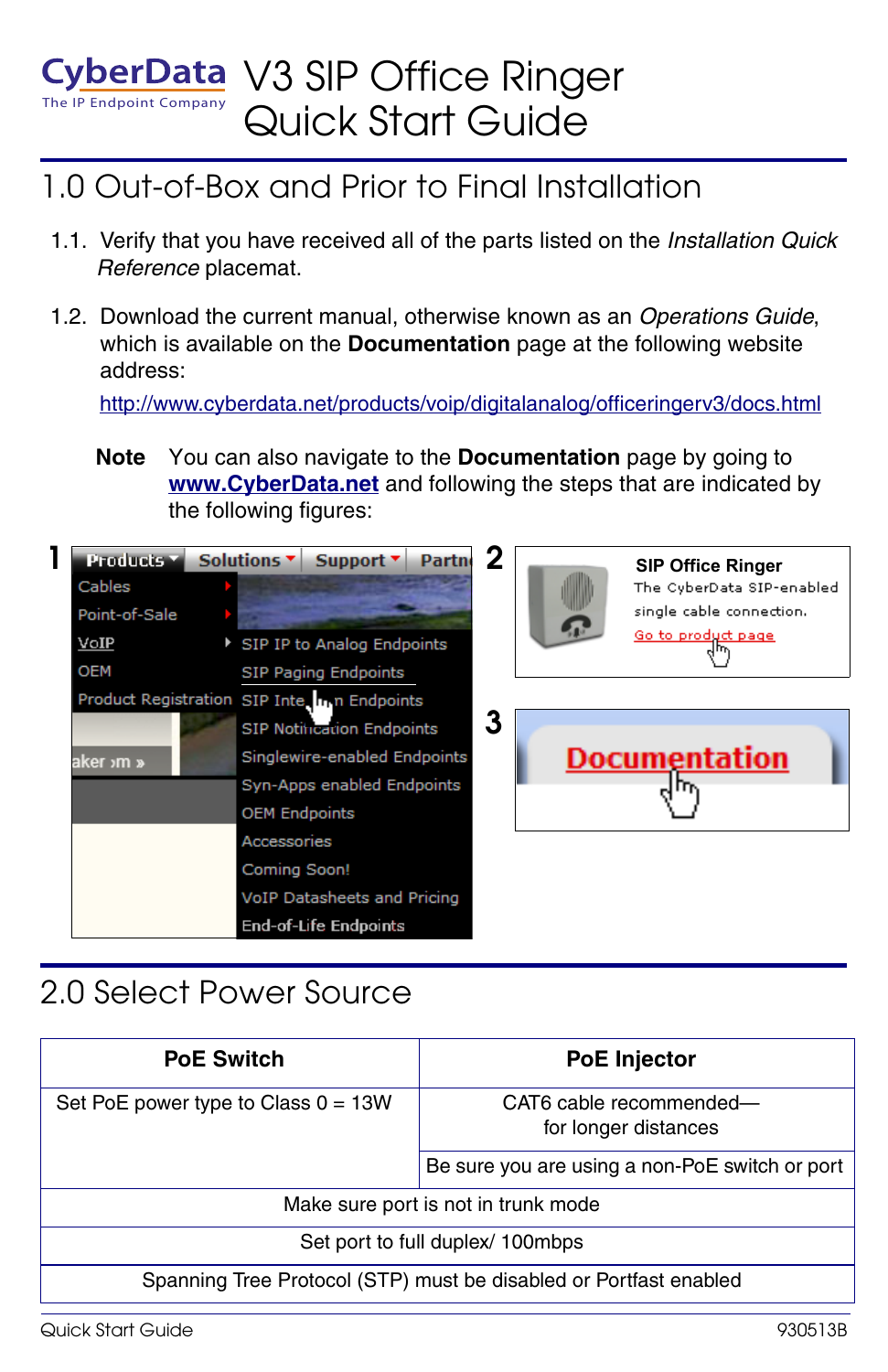## 3.0 Power Test

3.1. Plug in the CyberData device and monitor the LED activity above the ethernet port on the back of the Intercom. See the following figure:



3.2. The **GREEN Link** LED blinks off once during the boot up process and then comes on again and remains constant (solid **GREEN**). The **YELLOW Activity** LED may be blinking depending on the network activity.

Normally, this process will take about 30 seconds. However, if no DHCP is available, then this process could take up to 2 minutes.

3.3. When the Intercom has completed the initialization process, press and hold the RTFM switch (SW1 button) for 3 seconds to announce the IP address.

This concludes the power test. Go to [Section 4.0, "Connecting to a Network](#page-2-0)  [in a Test Environment".](#page-2-0)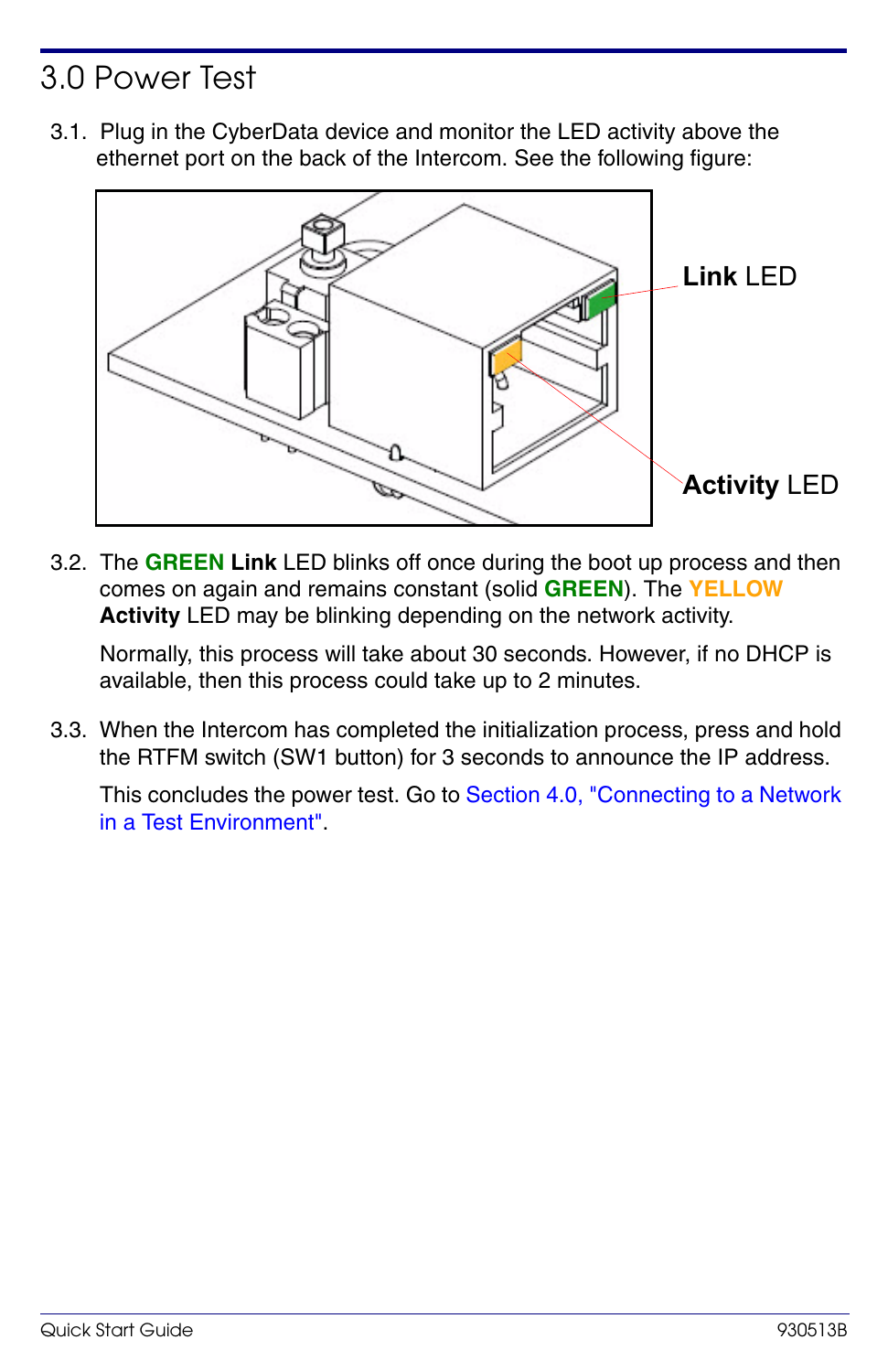#### <span id="page-2-0"></span>4.0 Connecting to a Network in a Test Environment

**Note** The following connections are usually needed for this procedure:

- **Computer**
- PoE switch or injector
- CyberData device
- 4.1. In a test environment, use a computer that is connected to the same switch as a single CyberData device. Note the subnet of the test computer.
- 4.2. Use the CyberData Discovery Utility program to locate the device on the network. You can download the Discovery Utility program from the following website address:

**<http://www.cyberdata.net/support/voip/discovery.html>**

- 4.3. Wait for initialization to complete before using the Discovery Utility program to scan for a device. The device will show the current IP address, MAC address, and serial number.
- 4.4. Select the device.
- 4.5. Click **Launch Browser**. If the IP address is in a reachable subnet from the computer that you are using to access the device, the Discovery Utility program should be able to launch a browser window pointing to the device's IP address.
- 4.6. Log on to the web interface by using the default username (**admin**) and password (**admin**) to configure the device.
- 4.7. Perform an audio test by pressing the **Test Audio** button that is located at the bottom of the **Device Configuration** page. If the audio test message is clearly audible, then your CyberData device is functioning properly.
- 4.8. The device is now ready to be set for your desired network configuration. You may search the **Compatible IP-PBX Servers** index for available sample VoIP phone system configurations and set up guides at the following website address:

**<http://www.cyberdata.net/support/server/index.html>**